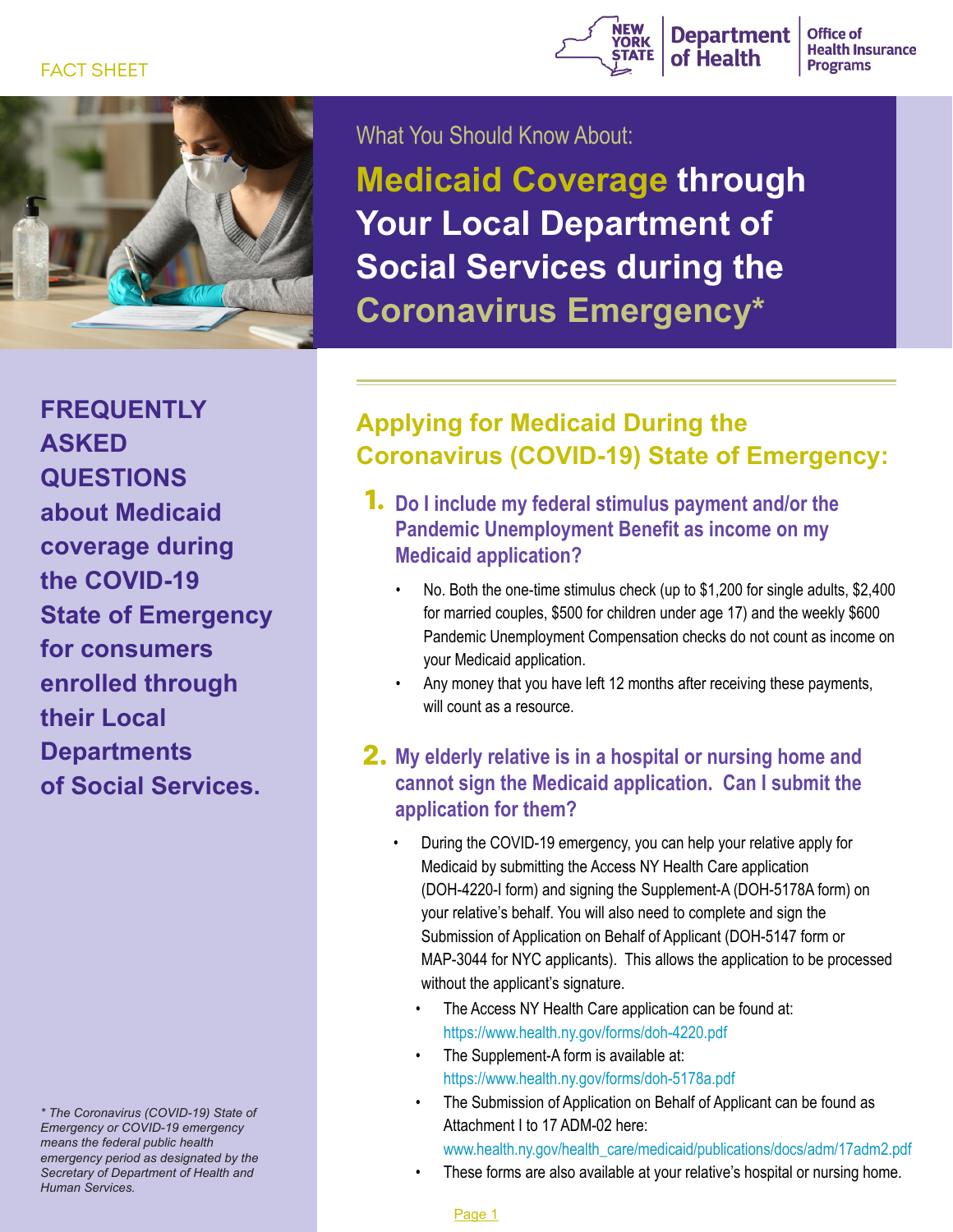

### What You Should Know About:

# **Medicaid Coverage Through Your Local Department of Social Services During the Coronavirus Emergency**

# **3.** I received a telephone call and email saying that my Medicaid application was missing **information. What should I do?**

- During the COVID-19 emergency, your local district may contact you by telephone or email to get the missing information.
- The district will make three attempts to contact you, your authorized representative, or the person who submitted your application for you.
- If your district cannot reach you, they will send a written request for the missing information, with a due date of no less than 10 days. The written request will tell you how you can provide the missing information. If you don't provide the missing information your application may be denied.
- **I am over 65 and need a disability determination so that I can apply for Medicaid using a pooled 4. trust. I cannot get an appointment with my doctor to complete, sign, and date the NYS disability papers because of the COVID-19 emergency. What can I do?** 
	- You should first contact your local district and file your Medicaid application. Your local district staff and Department of Health staff can then help you with the necessary paperwork to process your disability determination. They can also help if you are under age 65 and need a disability determination for Medicaid.

# **Maintaining Medicaid Coverage During the COVID-19 Emergency:**

### **5. Could I lose my Medicaid coverage if I forget to renew it during the COVID-19 emergency?**

- No. Everyone with Medicaid coverage on or after March 18, 2020 will keep their coverage unless they cancel it or move out of New York State during the COVID emergency. You do not need to take any action to keep your coverage.
	- If your case was closed and you had coverage on or after March 18, 2020, your coverage should now be reinstated.
	- If your case is closed, call the NYS Medicaid Helpline at 1-800-541-2831 for help.

## **6.** I cannot provide information about my child's absent parent due to the COVID-19 emergency, **which is a condition of my Medicaid eligibility. Will I be able to enroll in or keep my Medicaid coverage?**

• Yes. During the COVID-19 emergency, you will not be required to comply with child support requirements in order to enroll in or maintain Medicaid coverage.

# **I requested a fair hearing and I was granted** *Aid to Continue***. How will that affect my Medicaid 7. coverage?**

• During the COVID-19 emergency, your Medicaid coverage will continue under *Aid to Continue* status even if you lose your fair hearing.

#### Page 2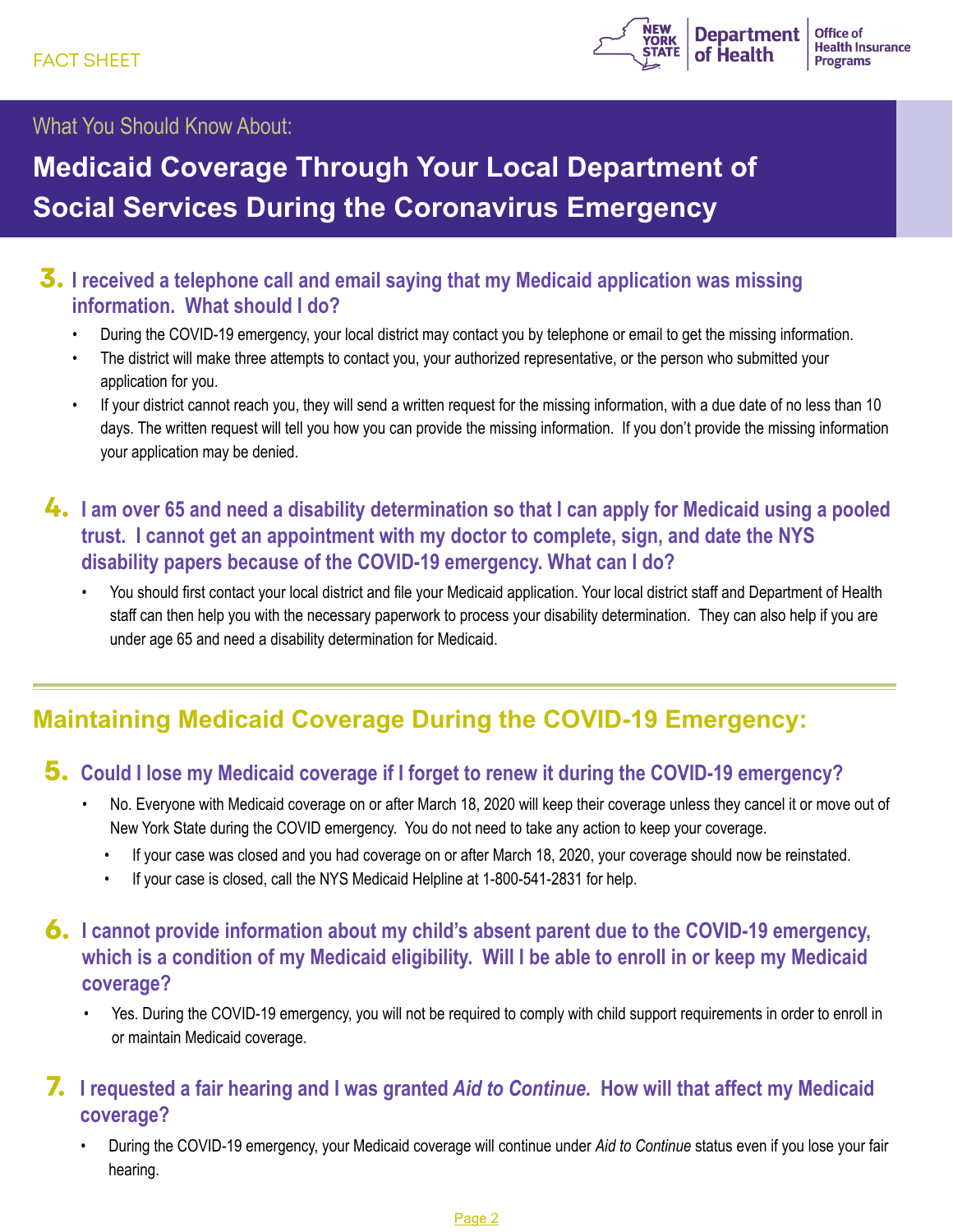

What You Should Know About:

# **Medicaid Coverage Through Your Local Department of Social Services During the Coronavirus Emergency**

# **Providing Proof of Eligibility for Medicaid Coverage During the COVID-19 Emergency:**

- **8.** I have been unable to provide proof of income and resources to my local district during the **COVID-19 emergency. What should I do?**
	- Contact your local district. They will allow you to attest to the information that determines your Medicaid eligibility over phone or email, instead of providing documentation. You can attest to the following:
		- Income
		- Assets, if applicable, and how you have used them in the past
		- Retirement accounts and annuities, however you may be required to provide proof at renewal
		- Social Security benefit amount

# **9.** I have been unable to provide proof of my identity or immigration status to my local district **during the COVID-19 emergency. What should I do?**

- If you are otherwise eligible, your Medicaid coverage will start. You will be granted a 90-day reasonable opportunity period to provide the necessary documents.
	- If the COVID-19 emergency is still in effect at the end of the 90-day reasonable opportunity period, and supporting documents are still needed, your coverage will be extended for a second 90-day period.

# **10.** I participate in the Medicaid Excess-Income or Pay-In program, but I have been unable to **submit a bill or payment due to the COVID-19 emergency. What should I do?**

- Contact your local district or, if you pay your spenddown to a Managed Long Term your Care Plan, contact your plan, as soon as possible. Explain that you haven't been able to submit your bills or pay your spenddown due to the COVID-19 emergency.
- Save your receipts or the monthly amounts of your pay-in (spenddown) because you *may* be asked to provide them at the end of the COVID-19 emergency period.

# **11. During the COVID-19 Emergency Period, do I:**

- **• Need proof that I am taking my maximum Individual Retirement Account (IRA) distribution?** 
	- During the COVID-19 emergency, your local district will count the actual distribution amount received from your IRA as income. The determination of whether this amount is the maximum distribution available will be deferred until the next time you renew your eligibility.
- **• Need proof that I made an irrevocable burial agreement?**
	- Yes. For burial agreements, you must submit proof that the agreement is final and irrevocable.
- **• Need proof that my money is in an appropriate trust for Medicaid eligibility?**
	- Yes. Copies of all trust documents are still required.